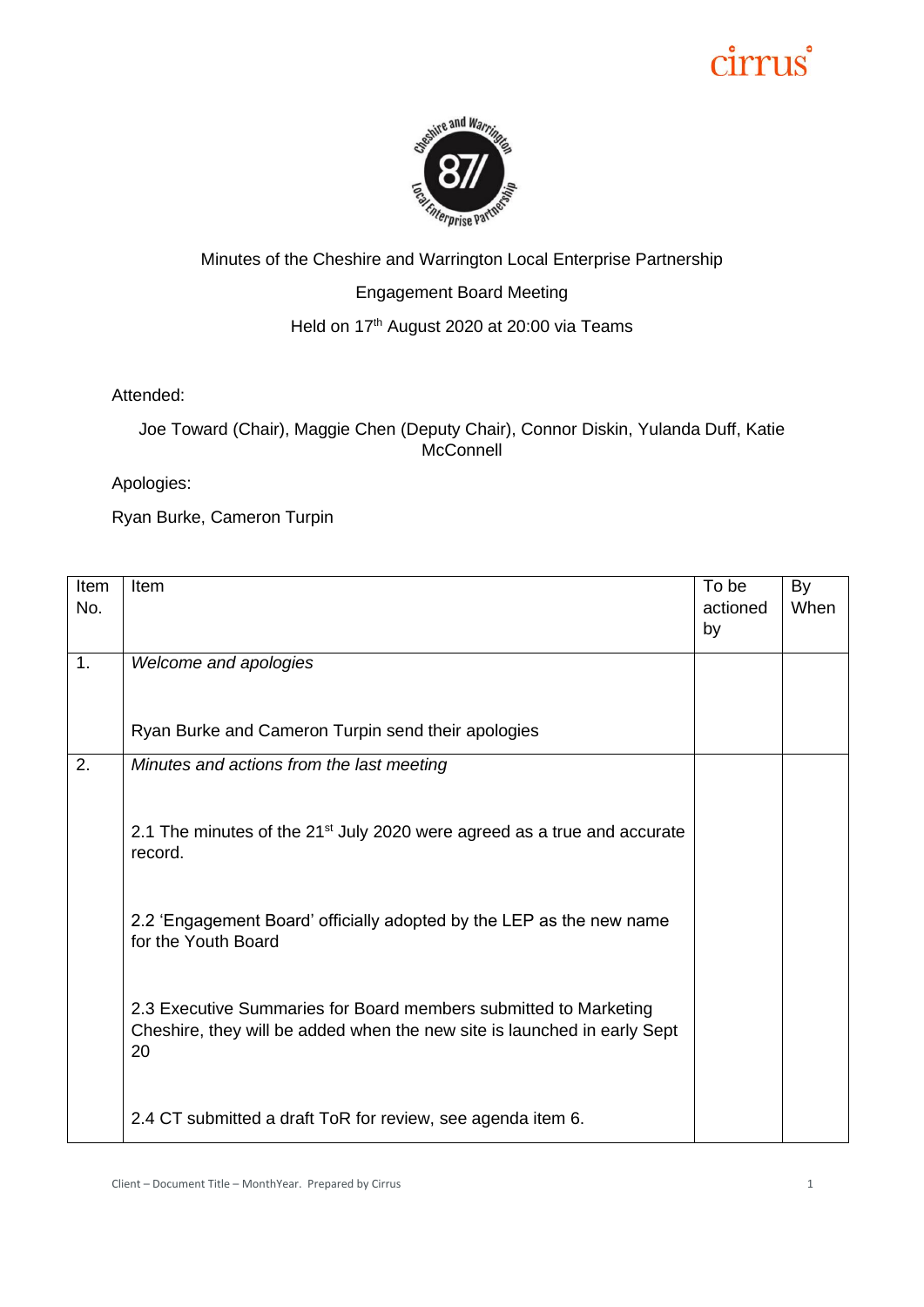## cirrus

|    | 2.5 JT spoke with Ian Brooks regarding voting rights, see agenda item 4.                                                                                                                                                                                                                                                                                                                                                                                          |  |
|----|-------------------------------------------------------------------------------------------------------------------------------------------------------------------------------------------------------------------------------------------------------------------------------------------------------------------------------------------------------------------------------------------------------------------------------------------------------------------|--|
|    | 2.6 JT and MC meeting with external youth groups, see agenda item 7.                                                                                                                                                                                                                                                                                                                                                                                              |  |
| 3. | Subcommittee debriefs<br>3.1 CD updated on the Strategy Committee, highlighting the development<br>of a Digital Infrastructure Plan                                                                                                                                                                                                                                                                                                                               |  |
|    | (http://www.871candwep.co.uk/content/uploads/2020/07/7b-DIP-Interim-<br>Report.pdf), which has set out the current digital infrastructure position for<br>the sub-region, considering the digital infrastructure needs to support a<br>"£50 billion economy" and the steps required to maximise digital<br>connectivity to support economic growth. The Strategy Committee is also<br>in the process of publishing a COVID Recovery Plan, see agenda item<br>4.3. |  |
|    | 3.2 KM updated on Enterprise Zone Committee, highlighting the<br>increased focus on long-term projects and strategies with significant lead<br>time. This is in response to limited short-term enterprise opportunities<br>during this current climate. The EB may have limited capacity to advise<br>on these projects, but will remain open to any new projects.                                                                                                |  |
| 4. | <b>Update from Ian Brooks</b>                                                                                                                                                                                                                                                                                                                                                                                                                                     |  |
|    | 4.1 Establishing a new board<br>Previously, a new board is set up with an executive member of<br>the LEP attached to establish the Terms of Reference,<br>scheduling, minutes etc. In the case of The EB, this responsibility<br>fell to the members which has delayed the ability to operate<br>effectively.                                                                                                                                                     |  |
|    | 4.2 Normal Procedure                                                                                                                                                                                                                                                                                                                                                                                                                                              |  |
|    | Circulate minutes 1 week before meeting                                                                                                                                                                                                                                                                                                                                                                                                                           |  |
|    | Publish minutes within 5 working days                                                                                                                                                                                                                                                                                                                                                                                                                             |  |
|    | Set meeting 6-12 months in advance, occurring monthly                                                                                                                                                                                                                                                                                                                                                                                                             |  |
|    | Send agenda and minutes to executive LEP member.                                                                                                                                                                                                                                                                                                                                                                                                                  |  |
|    | 4.3 Projects to engage                                                                                                                                                                                                                                                                                                                                                                                                                                            |  |
|    | Recovery Plan: Andy Hulme of the Strategy Committee is<br>creating a COVID Recovery Plan (to see early report:                                                                                                                                                                                                                                                                                                                                                    |  |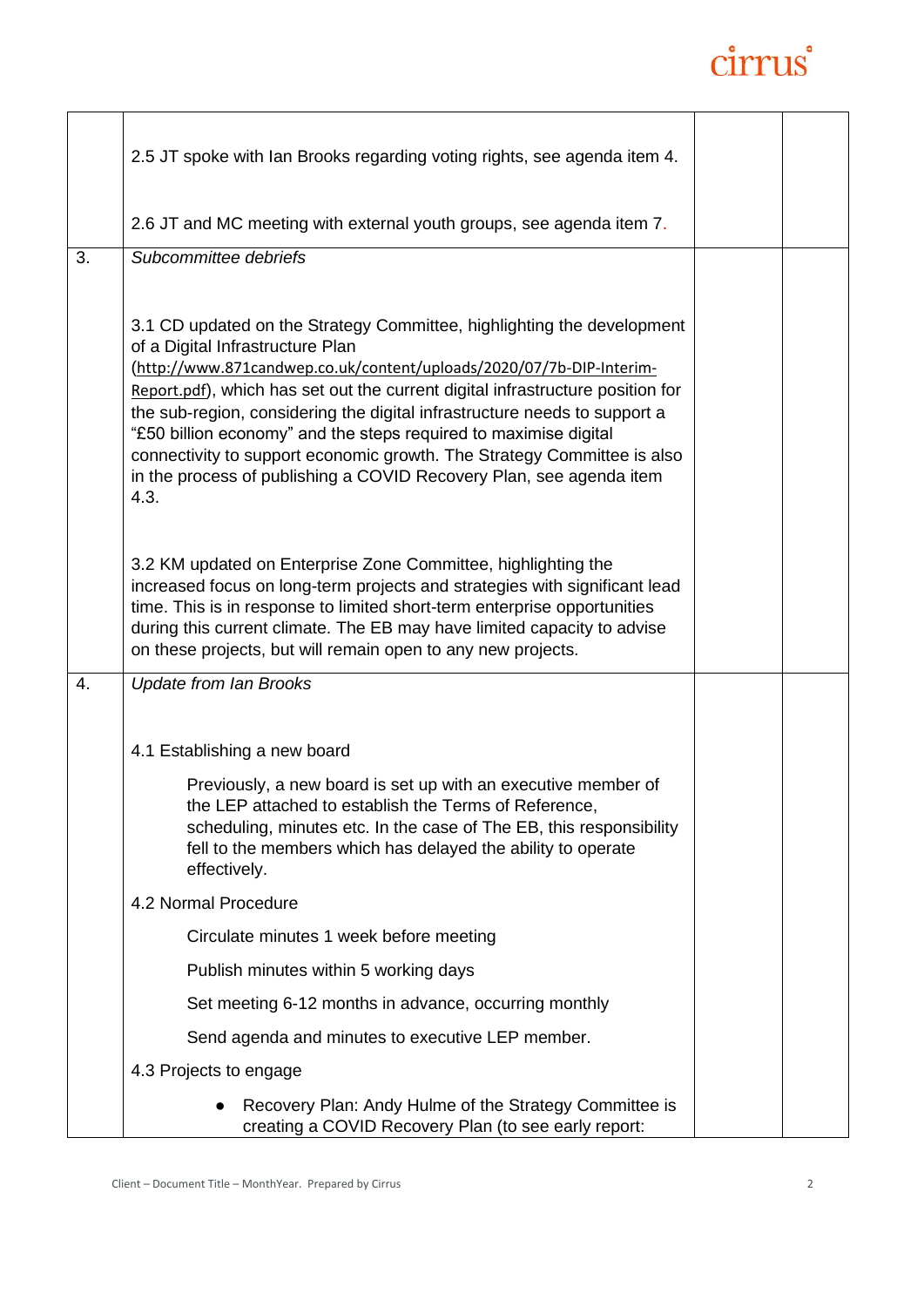## cirrus

|    | http://www.871candwep.co.uk/content/uploads/2020/07/6a-<br>Mickledore-Report-Summary.pdf) and needs feedback from<br>stakeholders, including The EB.<br>The LEP has to submit a comprehensive spending review<br>$\bullet$<br>that sets the departments' budget in the medium term<br>(approx 3 years). Roy Newton is leading on its creation,<br>and deadline is 24 <sup>th</sup> Sept. Consulting on the review will<br>begin in Late August.<br>For new projects, ask your sub-committees if there are<br>$\bullet$<br>any projects that we can offer support on. Ian advised we<br>do leave a little capacity and not to over-promise. |  |
|----|--------------------------------------------------------------------------------------------------------------------------------------------------------------------------------------------------------------------------------------------------------------------------------------------------------------------------------------------------------------------------------------------------------------------------------------------------------------------------------------------------------------------------------------------------------------------------------------------------------------------------------------------|--|
|    | 4.4 Voting                                                                                                                                                                                                                                                                                                                                                                                                                                                                                                                                                                                                                                 |  |
|    | Ian Brooks advised very few decisions reach a vote, as a vote<br>would only be implemented when an impasse is reached with<br>members that cannot be resolved with discussion and consensus.<br>In most cases, having parity in discussion should deliver the same<br>effect, parity that The EB has been promised. If this is not the<br>case and EB members do not feel listened to, please raise this<br>concern to The EB Chair and we will work to resolve this issue.                                                                                                                                                                |  |
|    | 4.5 New members                                                                                                                                                                                                                                                                                                                                                                                                                                                                                                                                                                                                                            |  |
|    | The plan is to expand the EB to 10 members. In order tot fully<br>represent the interests and local knowledge of the sub-region,<br>efforts will be made to recruit members from East Cheshire, such<br>as Wilmslow, Congleton and Macclesfield.                                                                                                                                                                                                                                                                                                                                                                                           |  |
| 5. | Meeting schedule                                                                                                                                                                                                                                                                                                                                                                                                                                                                                                                                                                                                                           |  |
|    | New schedule is the 3 <sup>rd</sup> Monday on every month. The next 6 months of<br>meeting will be scheduled and held on Microsoft Teams until further<br>notice.                                                                                                                                                                                                                                                                                                                                                                                                                                                                          |  |
| 6  | Terms of Reference review                                                                                                                                                                                                                                                                                                                                                                                                                                                                                                                                                                                                                  |  |
|    | Thank you, Cameron Turpin, for sending through the draft of this<br>document, see appendix A.<br>Feedback:<br>Needs to incorporate the LEPs vision on being healthiest, most<br>sustainable, inclusive and growing economy in the UK.<br>Could CT add some procedural elements to the ToR:                                                                                                                                                                                                                                                                                                                                                 |  |
|    | Circulate minutes 1 week before meeting                                                                                                                                                                                                                                                                                                                                                                                                                                                                                                                                                                                                    |  |